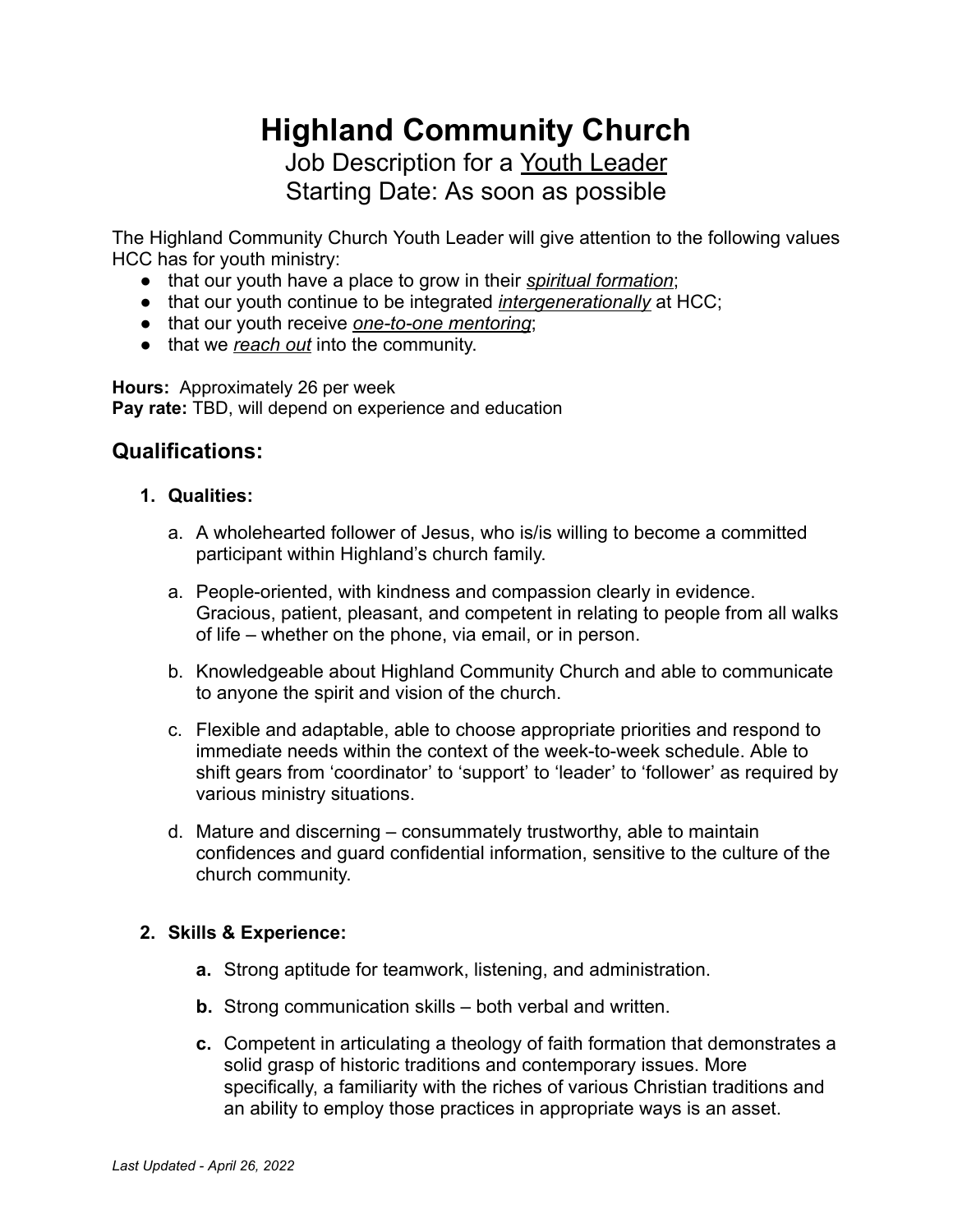- **d.** Evidence of learning from living: as a church member; in a youth group; as a family member, team member or employee; in service and in a mentoring relationship.
- **e.** Evidence of the impact education has had (and continues to have) on your life.
- **f.** Goals/Aspirations for your life, and for your work in this role.
- g. Certifications (can be achieved after starting in role, and will be funded by Highland)
	- i. First aid certificate
	- ii. Food Safe certification
	- iii. Mental health first aid certification

## **Youth Leader Responsibilities:**

Relating to the living God, accepting and caring for others, and cooperating with God's work in the world are core values for Highland Community Church. The Youth Leader is responsible for modeling and supporting those values of spiritual formation, hospitality and service in the following ways:

- **1. Attend and lead weekly youth meetings, including:**
	- games nights, service activities, teaching/study evenings
	- Meet with each HCC young people one-to-one throughout the year to develop relationships and to keep communication open
	- Attend events that HCC young people participate in when possible (basketball games, chess tournaments, art shows etc.)
	- attend joint youth events with other groups as appropriate
- **2. Work with the Highland Ministry Coordinator and Youth Leadership Team to plan/administrate youth related activities including:**
	- coordinate Youth Leadership Team meetings
	- correspondence with youth families regarding youth updates and events (e.g. emailing parents/caregivers or hosting meetings for consultation with/feedback from parents/caregivers)
	- organize guest speakers
	- maintain accurate and accessible records (e.g. release forms, volunteer criminal record checks, etc.)
	- provide a written report for Highland's annual congregational meeting.
	- plan an annual youth retreat

#### **3. Develop and coordinate healthy adult relationships:**

● pray for Highland youth and their families